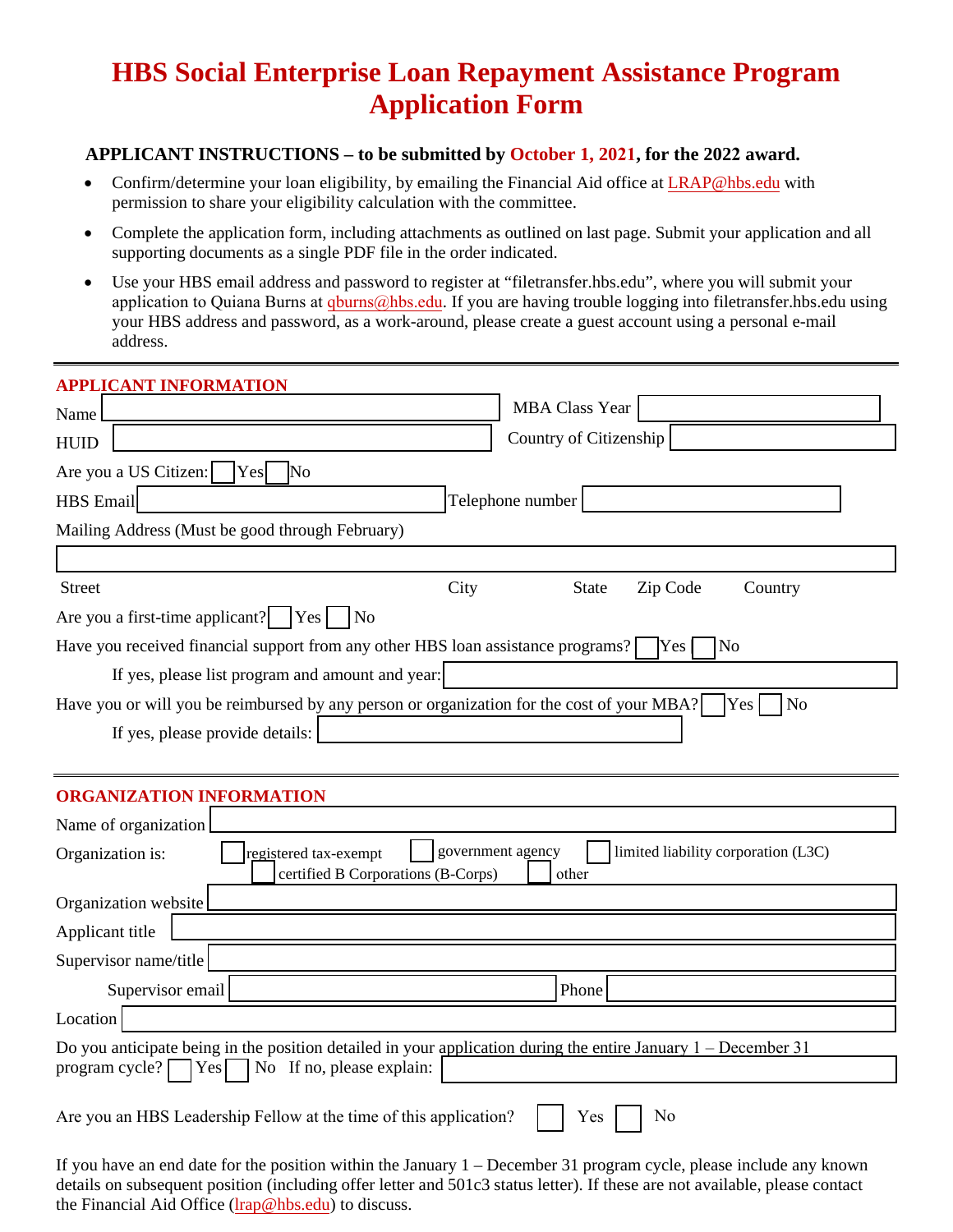## **INCOME** (to determine adjusted income) *Indicate "n/a" if not applicable.*

| Annual base salary                                                                                              |
|-----------------------------------------------------------------------------------------------------------------|
| Hours worked per week                                                                                           |
| Total of all additional compensation (signing bonus, relocation costs, housing benefits, etc.)                  |
| Other "in-lieu of salary" compensation (e.g., stock ownership, deferred pay, profit sharing, etc.)              |
| Retained equity/capital value in enterprise                                                                     |
| Other income (list amount and explanation)                                                                      |
| Spouse's salary/other income                                                                                    |
| Spouse's annual educational loan payments for need-based loans                                                  |
| Dependent children (include name and date of birth)                                                             |
|                                                                                                                 |
|                                                                                                                 |
|                                                                                                                 |
| Child care costs                                                                                                |
| If you are expecting a child in the next calendar year, please provide due date and estimated child care costs: |
|                                                                                                                 |

| <b>ASSETS</b> Indicate "n/a" if not applicable.                      |
|----------------------------------------------------------------------|
| Savings, checking, money market & certificates of deposit total      |
| Securities (stocks, bonds, mutual funds & treasury securities) total |
| Retirement & employee benefit plans total                            |
| Trust funds total                                                    |
| Home & real estate                                                   |
| Original purchase price                                              |
| Amount owed on home                                                  |
| Estimated market value                                               |
| Value of all other real estate                                       |
| Other investments value                                              |

# **See next page for attachments to application.**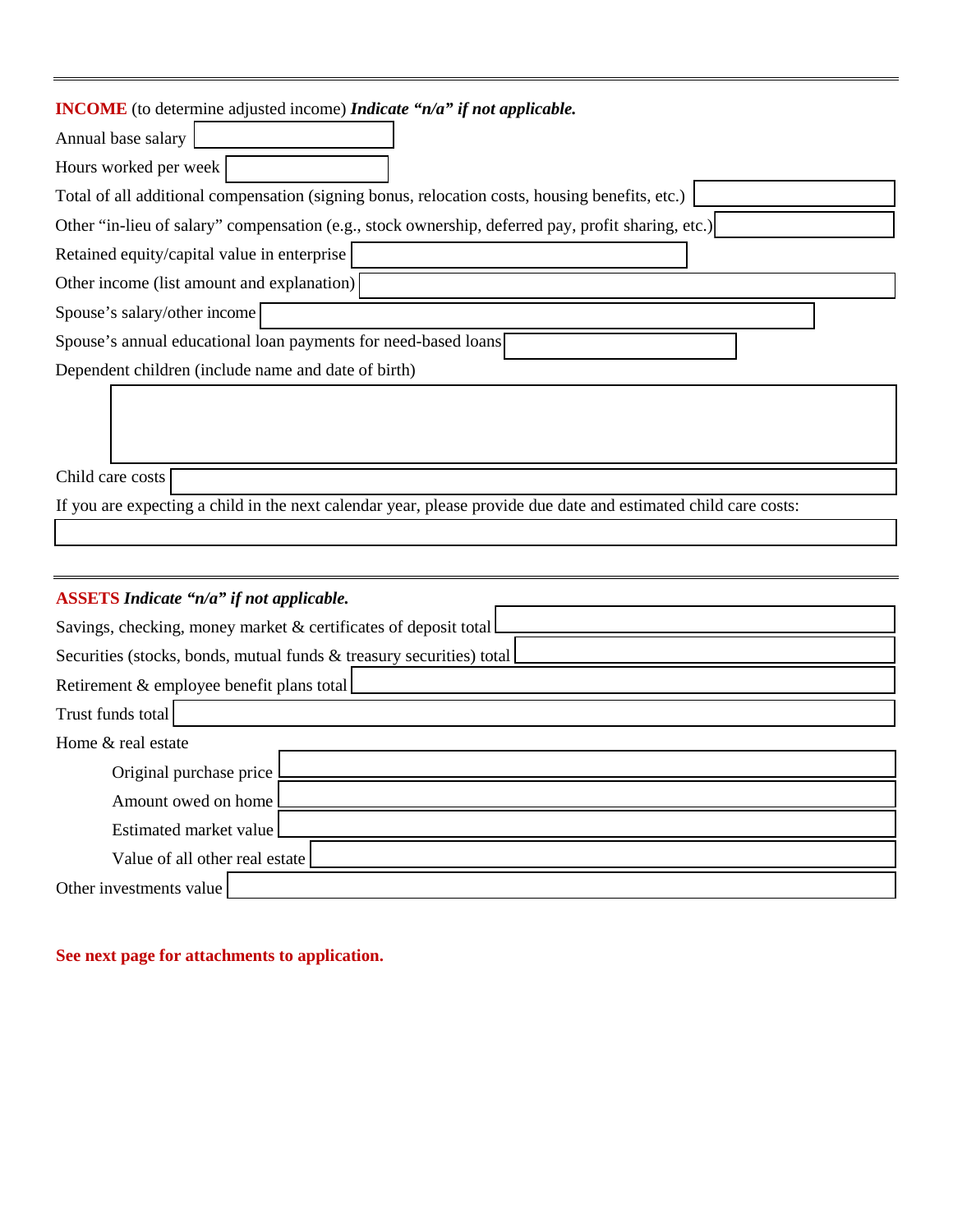## **ATTACHMENTS –** *Please submit one PDF file containing the following items in this order:*

- A personal statement (suggested word length of up to 2,000 words) which addresses the following:
- What is the relevance of your management education to this position? How will your previous experience or background enhance your ability to excel in this position?
- What are your long-term goals and how does this position fit with your goals?
- If you are submitting a renewal application, please submit a new essay (do not duplicate a previous year's essay).

## *ADDITIONAL INFORMATION TO INCLUDE IN PERSONAL STATEMENT*

#### *For applicants working at for-profit social enterprises* (*either founding or joining*):

- **Social Impact**: The social problem you are trying to solve and the specific impact of your solution. [Social impact must be the primary focus of the work of the organization and your role. We will evaluate the likelihood of making a substantial contribution toward the solution of the issue the organization seeks to address; and that the organization can be sustained for a period of time consistent with achieving the desired social impact.]
- **Performance Measurement**: Key indicators you are tracking or plan to track for social impact. [We will evaluate that there is a practical approach to milestones and organizational outcome measurement, and a clear plan to deliver high performance and measurable social impact.]

#### *For founders (of nonprofit or for-profit social enterprises)*:

- **Social Impact**: The social problem you are trying to solve and the specific impact of your solution. [Social impact must be the primary focus of the work of the organization and your role. We will evaluate the likelihood of making a substantial contribution toward the solution of the issue the organization seeks to address; and that the organization can be sustained for a period of time consistent with achieving the desired social impact.]
- **People:** Size and scope of team, including information on full-time employees, advisors, and partnerships. [We will evaluate whether the team has the relevant skills, contacts, industry knowledge, and experience.]
- **Resources**: Establishment of an operating budget for current calendar year and projected budget for next calendar year; identified funding sources. [We will evaluate if the funding plan is sensible in terms of capital required to operate; funding sources are identified and a plan for securing investments is articulated.]
- **Performance Measurement**: Key indicators you are tracking or plan to track for social impact. [We will evaluate that there is a practical approach to milestones and organizational outcome measurement, and a clear plan to deliver high performance and measurable social impact.]
- **Salary**: Current salary from your organization and projected timing/amounts for increases. [We will evaluate your ability to receive a salary from the organization you founded, for the sustainability of the organization.]

#### A current resume.

 A letter from your employer indicating the start date of employment, the nature of your position, hours worked per week, and your annual salary (including any commission, bonuses, or other financial remuneration).

**Nonprofit applicants:** Proof of your employer's 501(c)(3) tax exempt status or equivalent tax exempt status outside of the United States. The document must specify the type of tax-exempt status. **For-profit applicants:** Proof of the company's B-Corp or L3C status. (Individuals working for federal, state, or local government agencies do not need to submit proof of tax-exempt status.)

 Verification of outstanding loan debt from lenders or servicers, including a summary statement of total outstanding balances, required monthly payment, and history of previous loan payments**. Note: If you received funds from us in 2021, this documentation must show that you've made payments of not less than the amount received and that your loans are in regular repayment status or on IBR (Income Based Repayment) status in order to remain eligible in the program.**

A copy of your most recent pay stub showing year-to-date income and current salary.

A copy of your most recent income tax return and W-2 (or foreign equivalent).

Verification of spouse's salary and other income (income tax return and W-2).

Verification of spouse's required annual educational loan payments for need-based loans.

Verification of child care costs.